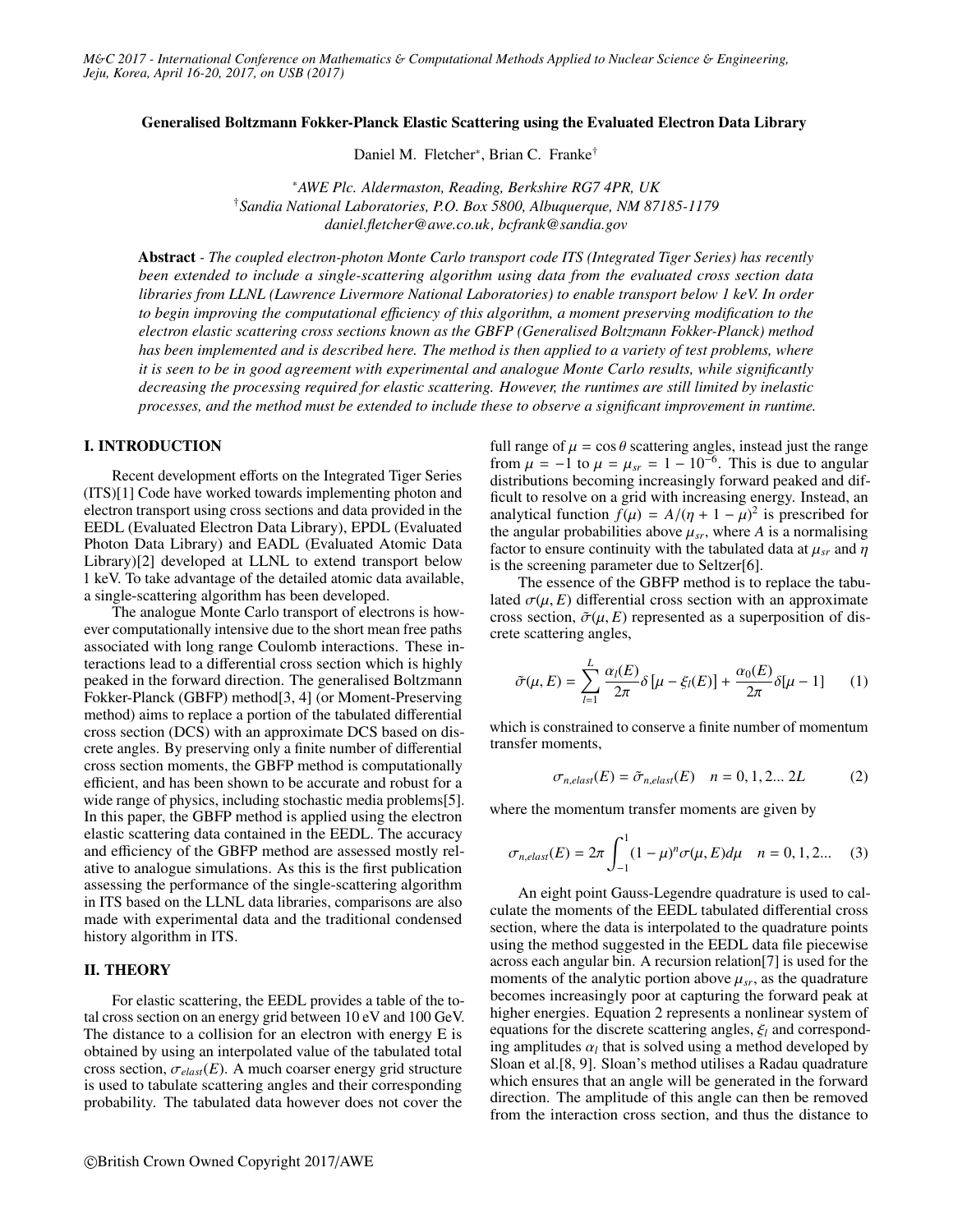interaction is increased. In electron transport calculations, the mean free paths are short compared to geometry features. The computational cost is dominated by the processing of interactions. Reducing the number of interactions in the simulation can speed up the simulation proportionally. While all interaction types need to be considered, here we consider only the elastic scattering interaction, which dominates at high energies. From Figure 1, we see that the GBFP method reduces the elastic interaction cross section by factor between 10 and 100 at 100 keV, by about a factor of 100 to 1000 at 10 MeV, and by several orders of magnitude at 1 GeV. In the results, we focus on lower energies where analogue simulations are computationally affordable. However, the greatest benefit of the method is at higher energies.



Fig. 1: Reduction in the electron elastic cross section in silicon for decreasing <sup>µ</sup>*cut*

#### 1. Hybrid Method

A hybrid method[10] restricts the discrete approximation to a fraction of the DCS. A cutoff angle,  $\mu_{cut}$  can be defined, below which the continuous DCS is used. In the hybrid case, interaction cross sections are defined for elastic scattering above and below  $\mu_{cut}$ . These are then implemented as separate interactions.

To compute these cross sections, we must first understand how the EEDL cross sections are normalised. The tabulated differential cross sections between  $-1$  and  $\mu_{SR}$  are normalised to unity,

$$
\int_{-1}^{\mu_{SR}} \frac{d\sigma_{EEDL}(\mu, E)}{d\mu} d\mu = 1
$$
 (4)

 $J_{-1}$   $d\mu$ <br>but the screened Rutherford portion,

$$
\int_{\mu_{SR}}^1 \frac{d\sigma_{SR}(\mu, E)}{d\mu} \, d\mu = \sigma_{SR}(E) \tag{5}
$$

is normalised such that the analytical differential cross section is anchored to the data at  $\mu = \mu_{SR}$ , so  $\sigma_{SR}(E) \ll 1$  at low energy and >> <sup>1</sup> at high energy. The EEDL provides an interaction cross section for elastic scattering  $\sigma_{el,cutoff}(E)$ , but this cross section does not include the contribution from the screened Rutherford portion. The total electron elastic scattering can be calculated as the sum of the integrals over both parts of the differential cross section, multiplied by the cutoff cross section:

$$
\sigma_{el,total} = \sigma_{el,cutoff}(E) \left( 1 + \int_{\mu_{SR}}^1 \frac{d\sigma_{SR}(\mu, E)}{d\mu} \, d\mu \right). \tag{6}
$$

The fraction of the total cross section that lies above  $\mu_{cut}$  is then

$$
\frac{\sigma_{el, \mu > \mu_{cut}}}{\sigma_{el, total}} = \frac{\int_{\mu_{cut}}^{\mu_{SR}} \frac{d\sigma_{EEDL}(\mu, E)}{d\mu} d\mu + \int_{\mu_{SR}}^1 \frac{d\sigma_{SR}(\mu, E)}{d\mu} d\mu}{1 + \int_{\mu_{SR}}^1 \frac{d\sigma_{SR}(\mu, E)}{d\mu} d\mu} \tag{7}
$$

and the fraction that lies below  $\mu_{cut}$  is

$$
\frac{\sigma_{el, \mu < \mu_{cal}}}{\sigma_{el, total}} = \frac{\int_{-1}^{\mu_{cut}} \frac{d\sigma_{EEDL}(\mu, E)}{d\mu} d\mu}{1 + \int_{\mu_{SR}}^{1} \frac{d\sigma_{SR}(\mu, E)}{d\mu} d\mu}.
$$
\n(8)

The cross section for an interaction below  $\mu_{cut}$ ,  $\sigma_{el,cont}$  which samples from the continuous DCS is then given by

$$
\sigma_{el,cont} = \left[1 - \frac{\sigma_{el,> \mu_{cut}}}{\sigma_{el, total}}\right] \sigma_{el, total} \tag{9}
$$

and the discrete cross section is

$$
\sigma_{el,disc} = \left[1 - \frac{\sigma_{el, \leq \mu_{cut}}}{\sigma_{el,total}} - \alpha_0\right] \sigma_{el,total} \tag{10}
$$

where  $\alpha_0$  is the weight of the  $\mu = 1$ , straight-ahead angle.

### III. RESULTS

In this section, the full electron-photon transport physics is modelled in all Monte Carlo results. The GBFP is applied to the elastic scattering only and unless otherwise stated, the inelastic physics are handled using the analogue method.

#### 1. 1D Energy Deposition Convergence

Figure 2 plots the energy deposition profile into a slab of silicon due to a 30 keV monoenergetic electron source and the associated error. The 1D TIGER geometry is used and  $2 \times 10^{7}$ source particles are simulated to improve convergence in the low deposition region at the rear of the slab. To study the effect of varying  $\mu_{cut}$ , the number of discrete angles is held constant and set to 1. For this problem, it is seen that the deposition profiles converge to the analogue result for increasing  $\mu_{cut}$ . Table I shows the computational effort required using the GBFP method compared to analogue. Since the method is applied only to the elastic component of electron transport, both the average number of elastic scatters per history and the average time taken per history are shown. The reduction in the number of elastic scatters per history are in line with what would be expected for a 30 keV source with respect to the cross section reduction at this energy shown in Figure 1.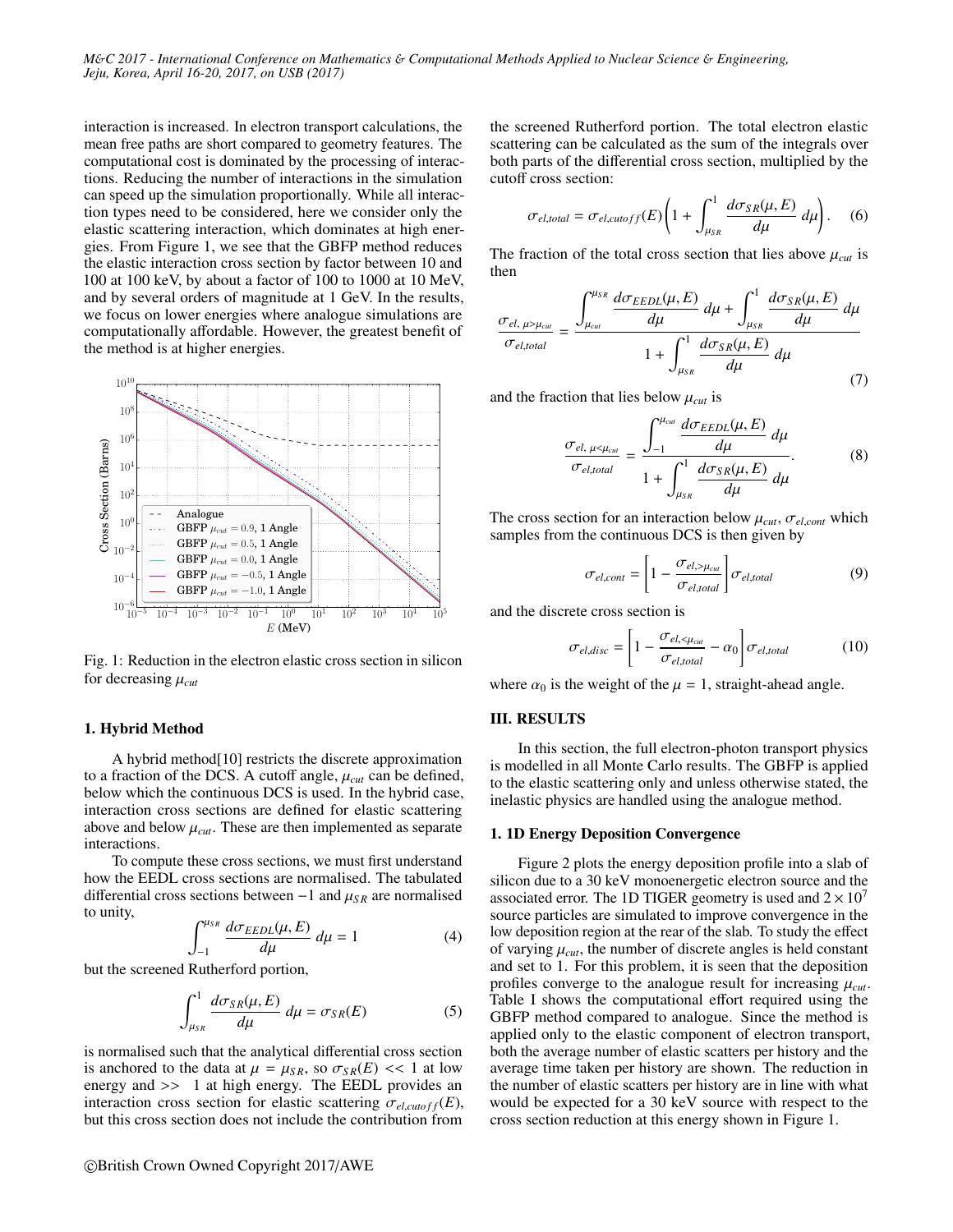| $\mu_{cut}$ | Avg. No. of Elastic Scatters per History | GBFP/Analogue | Avg. Time per History (sec) | GBFP/Analogue |
|-------------|------------------------------------------|---------------|-----------------------------|---------------|
| Analogue    | 1093.45                                  |               | 0.09553                     |               |
| 0.9         | 392.50                                   | 0.3590        | 0.07466                     | 0.7815        |
| 0.5         | 241.42                                   | 0.2208        | 0.06878                     | 0.7200        |
| 0.0         | 181.19                                   | 0.1657        | 0.06638                     | 0.6948        |
| $-0.5$      | 145.46                                   | 0.1330        | 0.06529                     | 0.6834        |
| $-1.0$      | 119.32                                   | 0.1091        | 0.06388                     | 0.6687        |

TABLE I: Computational speedups obtained by varying  $\mu_{cut}$  with a single discrete angle above cutoff.



Fig. 2: Varying  $\mu_{cut}$  for the 30 keV electrons into Silicon problem

### 2. 1D Comparison with Experiment

Figure 3 plots experimental data obtained by McLaughlin et al.[11] against the Monte Carlo results. The analogue results plotted are obtained using the LLNL cross sections. The GBFP curves are obtained with GBFP applied to the elastic scatter with analogue inelastic scatter, both using the LLNL data. 240000 particle histories were run in all cases. The condensed history curve is ITS in its default setting: condensed history for both elastic and inelastic scatter using the default cross section data. The experimental data sits roughly between the Monte Carlo results using the LLNL data and the ITS condensed history result. The experimental error was not published. The difference between the analogue and the GBFP result, even for a single discrete angle over the entire angle range is small in comparison to the difference between the analogue and both the experimental data and the ITS condensed history. The experimental response is greater than the numerical results

at the rear side of the material. This is in agreement with what was observed by McLaughlin in his comparison with numerical results and is explained as being due to the dye film system used in the experiment.



Fig. 3: 100 keV electrons into polystyrene. Experimental data vs. LLNL Analogue vs. LLNL GBFP vs. ITS Condensed History.

#### 3. Angular Scattering Through Thin Foils

The results so far have presented quantities integrated in angle. One might expect these results to be less sensitive to changes to the elastic scattering method. Figure 4 plots the angular distribution of electrons escaping the rear of a <sup>0</sup>.<sup>1</sup> micron tantalum foil due to a 100 keV electron source at the front. In this problem,  $\mu_{cut} = -1$  and the number of discrete angles is varied.  $4.8\times10^{8}$  particle histories are run in all cases. Artefacts are clearly visible in the angular distribution corresponding to locations of the discrete angles. The amplitudes of these perturbations however decrease with the number of discrete angles, becoming almost indistinguishable from the analogue result at 8 angles. The ITS condensed history results suffer from errors at escape angles near  $\mu = 0$ . These were described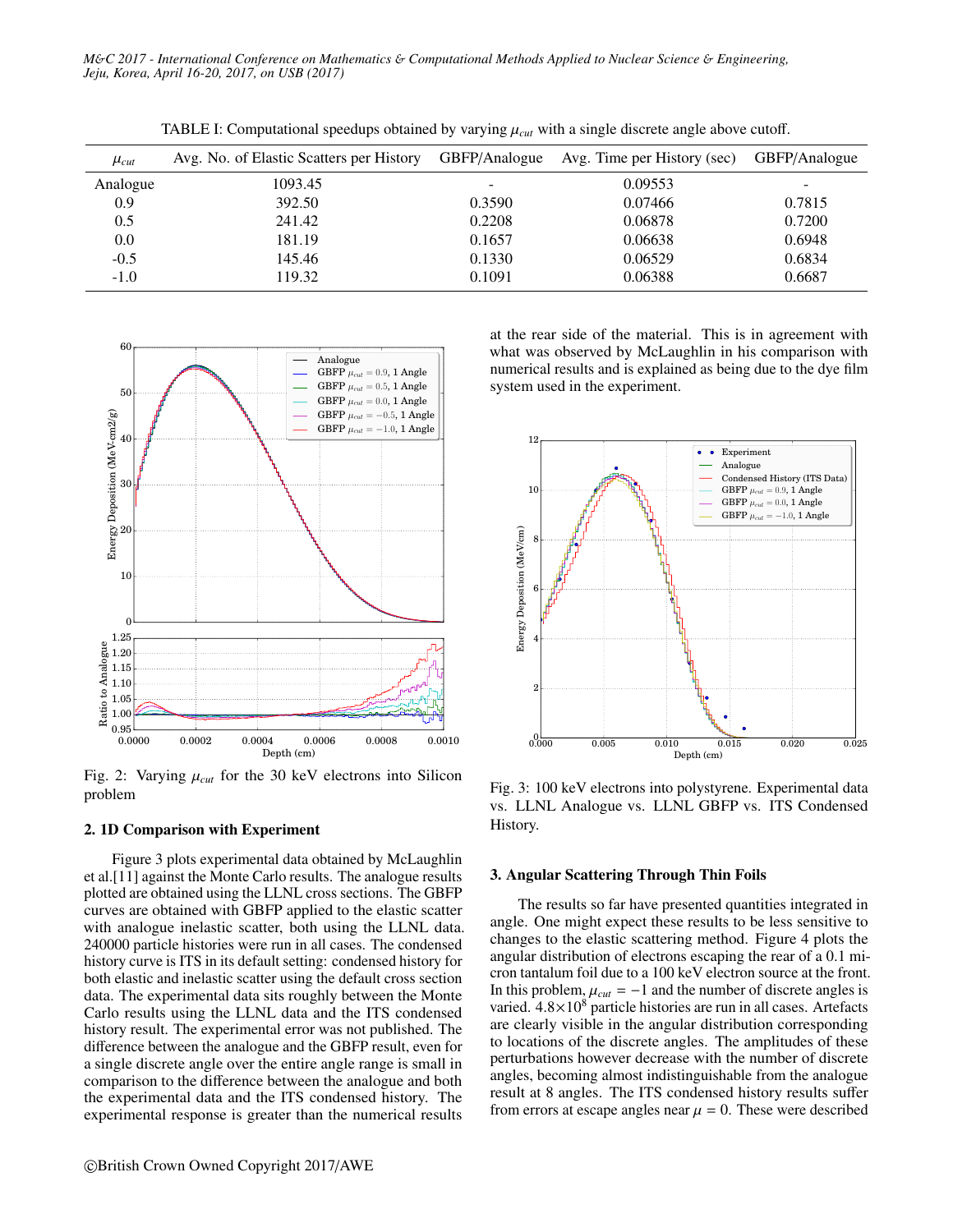by Foote and Smyth[12] and are due to the angular scattering at the material boundaries imposed by the algorithm.



Fig. 4: Angular distribution of electrons emitted from the rear surface of a 0.1 micron tantalum foil with respect to the location of a 100 keV electron source.

Figures 5 and 6 plot the angular distributions of electrons escaping the rear and front surfaces of a 1 micron foil respectively. With this thicker target the artefacts in the angular distribution from the discrete angle approximation are significantly damped due to enough electrons having scattered elastically more than once. The GBFP results are indistinguishable from the analogue results using more than 2 discrete angles at the rear surface. At the front surface, the artefacts are more persistent, albeit with narrower peaks.

### 4. 2D Results

This problem measures the energy deposition distribution of a 300 keV electron source incident on a cylindrically symmetric slab of water using the CYLTRAN geometry in ITS. The energy deposition plots using the analogue method and the GBFP method using various combinations of  $\mu_{cut}$  and number of discrete angles are shown in Figure 7. As with the results shown here previously, the GBFP method is applied to the elastic scattering only, with energy losses handled using the analogue method. Photon transport is enabled using the analogue method. Macroscopic EM fields are not simulated.  $1 \times 10^7$  particles are run in all cases. In the case where a single scattering angle is used over the entire cosine range (Figure 7b), the spread of the deposition near the source is reduced, and there is noticeably less deposition close to the  $z = 0$  axis. The GBFP results in Figures 7c and 7d are similar to the analogue result. Table II shows the average number of elastic scattering events that occur during a particle history using the GBFP method. While up to 100 fewer elastic scattering interactions are processed using the GBFP method compared



Fig. 5: Angular distribution of electrons emitted from the rear surface of a 1 micron tantalum foil with respect to the location of a 100 keV electron source.



Fig. 6: Angular distribution of electrons emitted from the front surface of a 1 micron tantalum foil with respect to the location of a 100 keV electron source.

to analogue, this is not manifested to the same extent in the average compute time per particle (Table III). Once again, this highlights a need to extend this method to the inelastic physics.

The ratios of the GBFP results to the analogue results integrated around the cylindrical volume as a function of radius and depth are shown in Figure 8. The results shown are not normalised by volume and are binned uniformly in radius  $(\rho)$ . The cells at greater radii therefore correspond to an integration over a larger volume. Figure 8b plots the worst case results for the GBFP method: a single discrete angle over the entire cosine range. Artefacts of the method are clearly visible in this case, with the GBFP method overestimating the deposition in the line of sight of the source by more than a factor of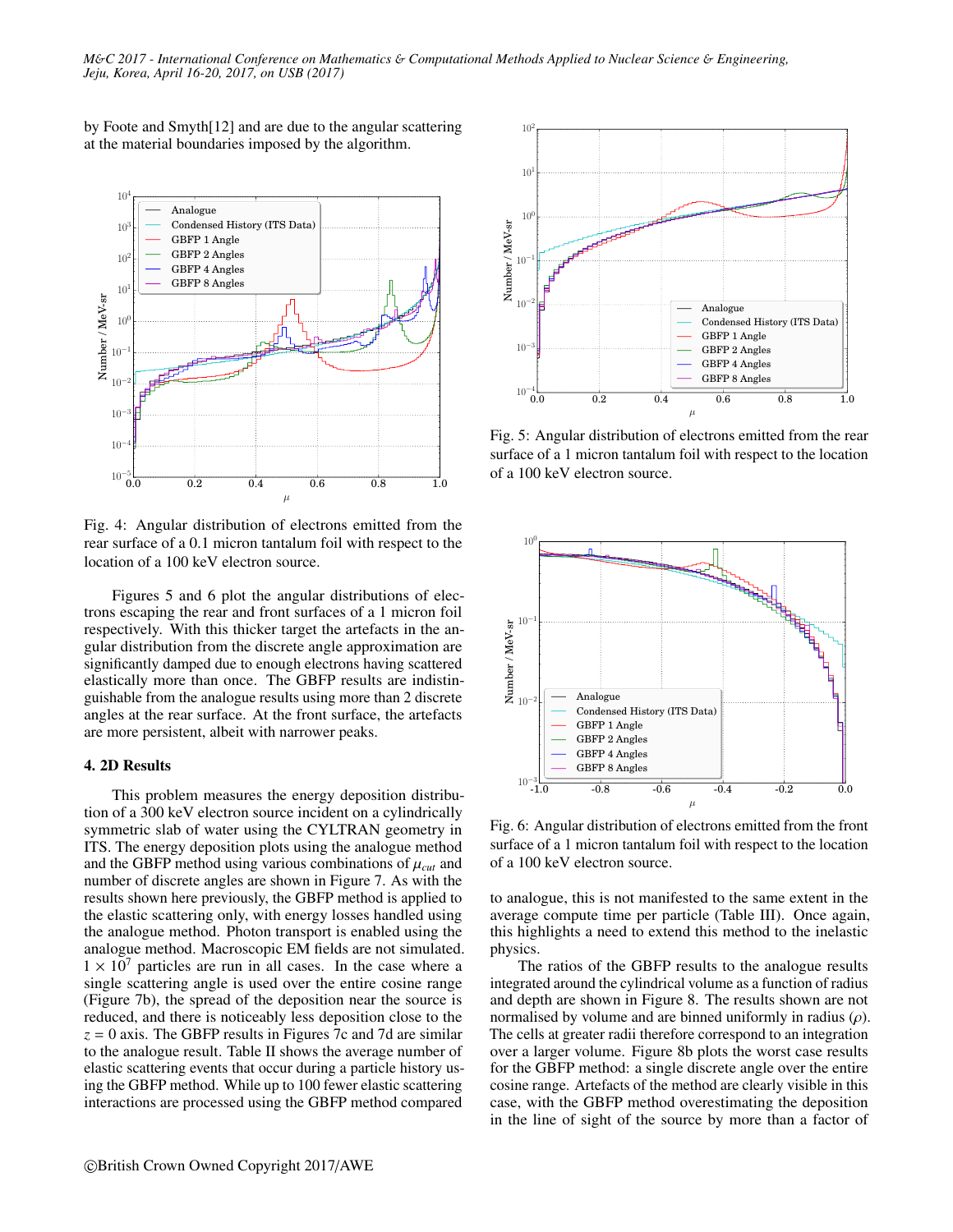*M*&*C 2017 - International Conference on Mathematics* & *Computational Methods Applied to Nuclear Science* & *Engineering, Jeju, Korea, April 16-20, 2017, on USB (2017)*



(a) Analogue method using LLNL cross section data.

(b) GBFP elastic scattering.  $\mu_{cut} = -1$ , 1 Angle.



(c) GBFP elastic scattering.  $\mu_{cut} = -1$ , 4 Angles.

(d) GBFP elastic scatting.  $\mu_{cut} = 0.9$ , 1 Angle.

Fig. 7: Energy deposition in a 2D slab of water due to a 300 keV electron source at (0,0) emitting in the positive *z* direction. Figure (a) plots the analogue results. Figures (b-d) plot the results using the GBFP method for elastic scattering with analogue inelastic scattering.

2.7, and underestimating the deposition in the regions away from the discrete angle by around a factor of 2. In Figure 8c, 4 discrete angles are used over the entire cosine range. While the ray effects are still visible close to the source, the amplitude of the rays is substantially decreased in comparison to the single angle case in 8b, with the overestimation in the rays being below 1.2 times the analogue result, and 0.84 times the analogue result outside the rays. In Figure 8d the discrete angle cutoff,  $\mu_{cut}$  is increased to 0.9 with a single discrete angle between  $\mu_{cut}$  and 1. The ray effects here are faintly visible near the source. In this case the greatest and smallest ratio is actually found down the  $z = 0$  axis and is around 10%, although statistical error is likely to be responsible for these

extreme values. The GBFP results are all seen to agree with the analogue result at a radius of 0.045*cm* into the material.

The default ITS code is compared with the analogue results in Figure 8a. To clarify, the default ITS code uses a condensed history method, using cross section data from NIST supplemented with built in physics models. The analogue method refers to the single-scattering algorithm implemented using only cross section data from the EEDL, EADL and EPDL data libraries from LLNL. The largest difference is seen in the straight-ahead direction from the source at a distance corresponding to the condensed history substep size. The default substep size for 300 keV electrons in water is 0.0025825 cm. Error persists in the simulation as an artefact from the first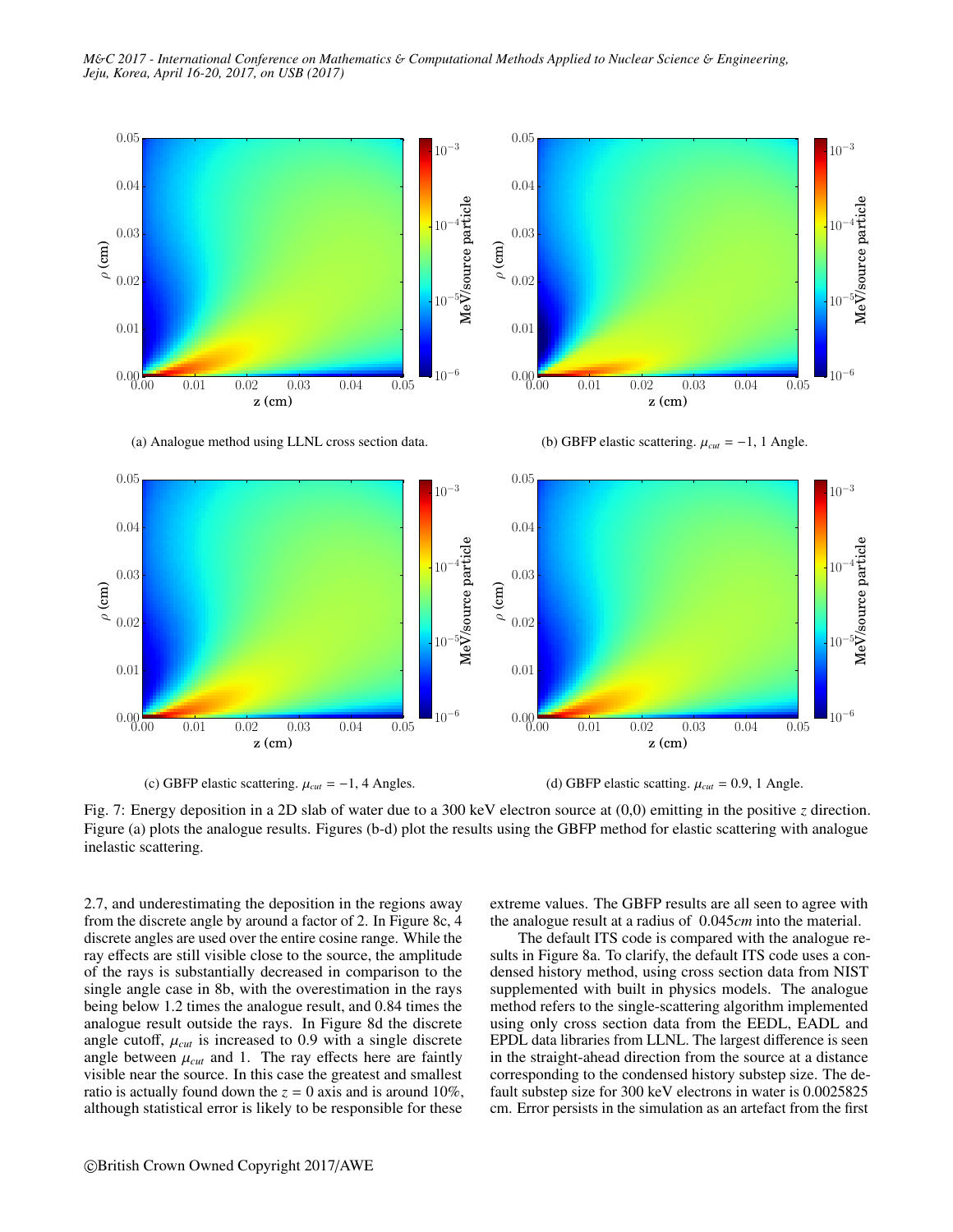

(a) Default ITS Condensed History / Analogue with LLNL cross sections



(b) GBFP/Analogue. <sup>µ</sup>*cut* <sup>=</sup> <sup>−</sup>1, 1 Angle.



(c) GBFP/Analogue.  $\mu_{cut} = -1$ , 4 Angles.

(d) GBFP/Analogue.  $\mu_{cut} = 0.9$ , 1 Angle.

Fig. 8: Figures (b-d) plot the ratio of GBFP results shown in Figure 7 to the analogue result for energy deposition in a 2D slab of water due to a 300 keV electron source at (0,0) emitting in the positive *z* direction. The ratio of the default ITS method and cross sections to the analogue method with LLNL cross sections is plotted in (a).

substep over which the electron only moves in the z direction and scatters in angle at the end of the substep. The dose is over-estimated along the z-axis and is greatest at depths of 2-3 substeps. The dose is underestimated at small radii at depths from 0.5-2 substeps due to the delay in the angular scattering. These artefacts could be reduced by decreasing the substep size in the condensed history algorithm. However, since there is currently no facility in ITS to run an analogue simulation using the NIST data, it is not clear to what extent the differences are due to the condensed history method, rather than differences in the cross section data.

### IV. SUMMARY

The GBFP method has been applied to produce an approximate elastic differential cross section from the tabulated data in the Evaluated Electron Data Library. The method has been shown to converge to the analogue result with increasing  $\mu_{cut}$  for the energy deposition problem, and was shown to offer up to an order of magnitude decrease in the number of elastic scattering events for a 30keV electron source. For the 300 keV electron source problem, this speedup was seen to be even larger. The effect of the discrete representation on quantities differential in angle was demonstrated, with artefacts visible